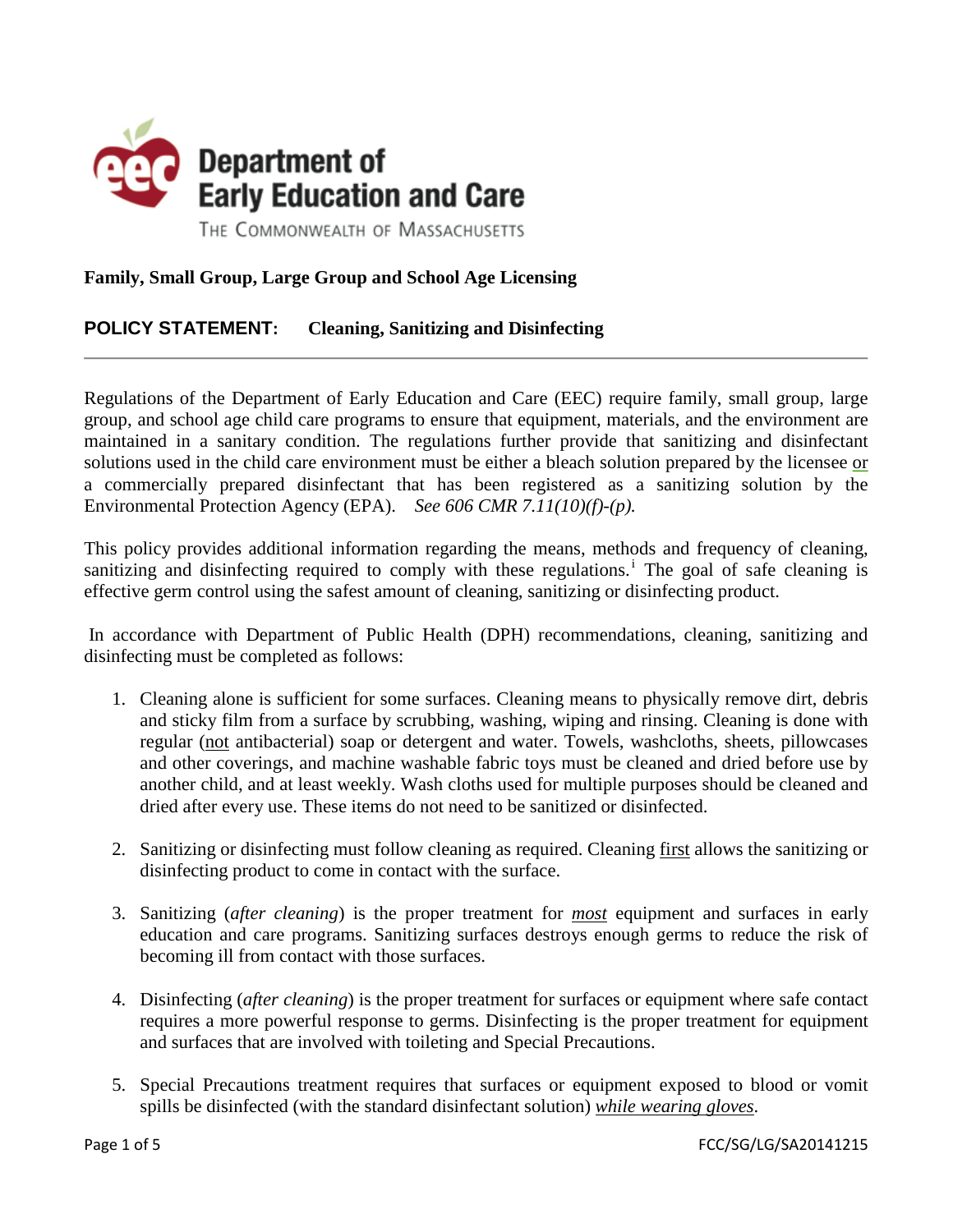- 6. Sponges must not be used for sanitizing or disinfecting.
- 7. Surfaces and equipment must air dry after sanitizing or disinfecting. Do not wipe dry unless it is a product instruction.
- 8. Small items requiring sanitizing (such as pacifiers) may be dipped in a container for that purpose filled with sanitizing solution and allowed to air dry, or may be washed and dried in dishwasher.
- 9. All sanitizing and disinfecting solutions must be labeled properly to identify the contents; kept out of the reach of children; and stored separately from food items. Do not store sanitizing and disinfecting solutions in beverage containers.

#### **Frequency of Sanitizing and Disinfecting**

The following item must be cleaned and sanitized daily, before and after each use:

Cleaned and Sanitized:

• All surfaces used for eating

The following items, equipment and surfaces must be cleaned and sanitized or disinfected after each use:

Cleaned and Sanitized:

- Bibs (when used for only one child, good judgment should be used in deciding whether a bib can be reused before washing.)
- Thermometers
- Toys mouthed by infants and toddlers
- Bottles, eating & drinking utensils and dishes, and preparation utensils
- Mops, cloths, or other cleaning equipment *when not used for cleaning body fluids*.

Cleaned and Disinfected:

- Toilet training chairs which have first been emptied into a toilet
- Sinks and faucets used for hand washing after the sink is used for rinsing a toilet training chair
- Diapering surfaces
- Mops, cloths, or other cleaning equipment used for cleaning body fluids (*using Standard Precautions*)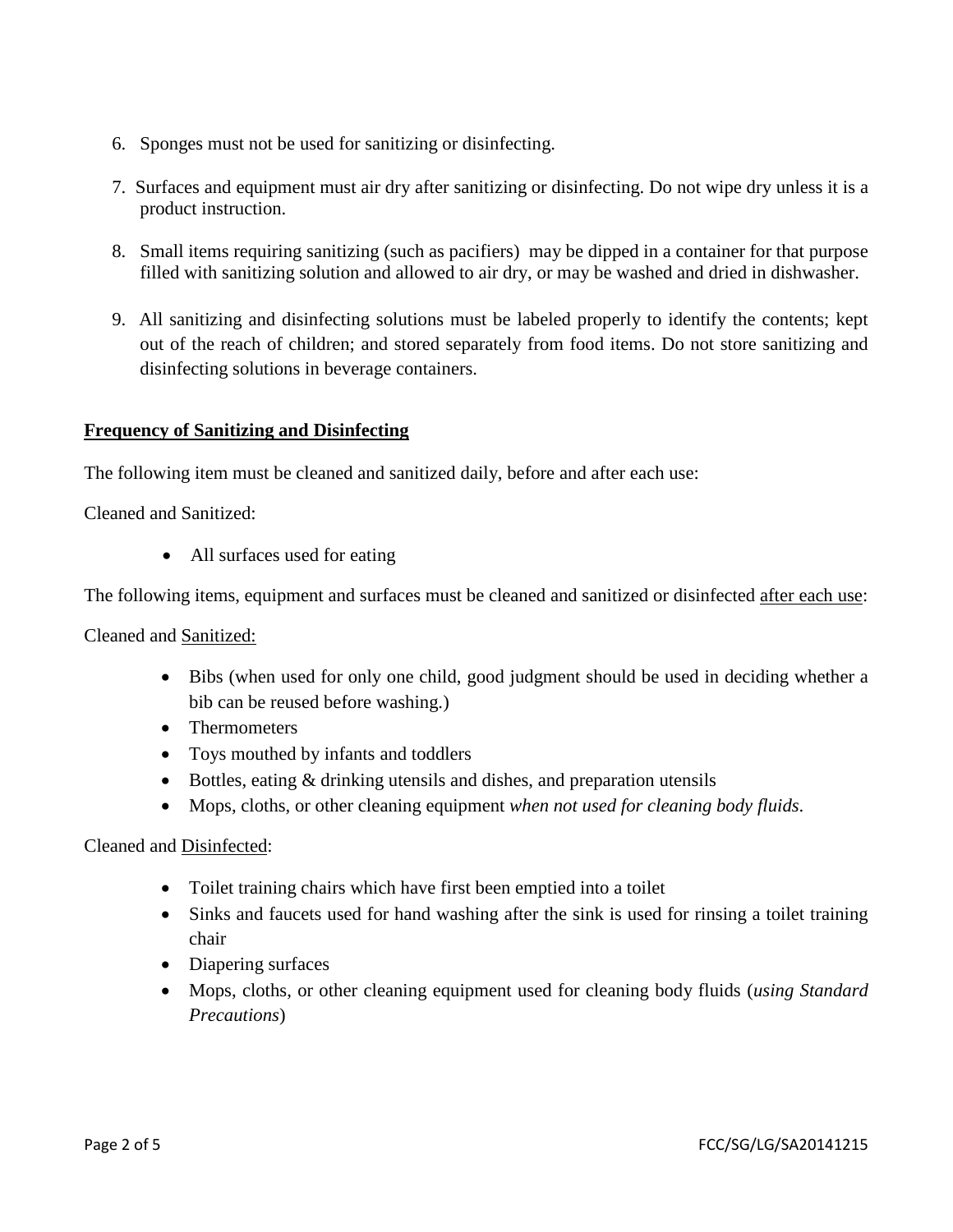The following items, equipment and surfaces must be cleaned and sanitized or disinfected at least daily:

Cleaned and Sanitized:

- Sinks and sink faucets (except when used following toileting activities)
- Drinking fountains
- Play tables
- Pacifiers, labeled and reserved for individual use
- Smooth surfaced, non-porous floors. (Programs operating four or fewer hours per day may wash floors on a weekly basis provided that there are no infants or toddlers in the program. All spills or accidents must be cleaned up immediately.)

Cleaned and Disinfected:

- Toilets and toilet seats
- Containers, including lids, used to hold soiled diapers
- Sinks and sink faucets used after toileting activities
- Water tables and water play equipment

The following items, equipment and surfaces be must be cleaned and sanitized at least weekly and before use by another child.

• Cribs, cots, mats and other approved sleeping equipment.

#### **Sanitizing and Disinfecting Solutions**

Recent research regarding the increasing incidence of asthma among children and adults indicates that bleach used as a sanitizing or disinfecting solution can be an asthma trigger. As currently used, nonbleach products could be safer and just as effective as bleach-based products. For this reason, the Massachusetts Departments of Public Health and the Department of Early Education and Care recommend that, while bleach and water solutions are still allowed, programs begin using EPA Registered sanitizing and disinfecting products without bleach as soon as they become available for purchase. The EPA Registered products will be identified as sanitizing products or disinfecting products. Different products will likely be required for each purpose.

## Sanitizing and Disinfecting with Bleach and Water

Programs using a self-made bleach solution must follow the guidelines in this policy in determining the appropriate concentration of bleach for each use. The recommendations below are for commercial bleach products with an 8.25% bleach concentration only. If you are using a different bleach concentration, different dilutions are required. The dilutions for bleach concentrations other than 8.25% are available in the Safe Cleaning and Products Fact Sheet on the EEC Website.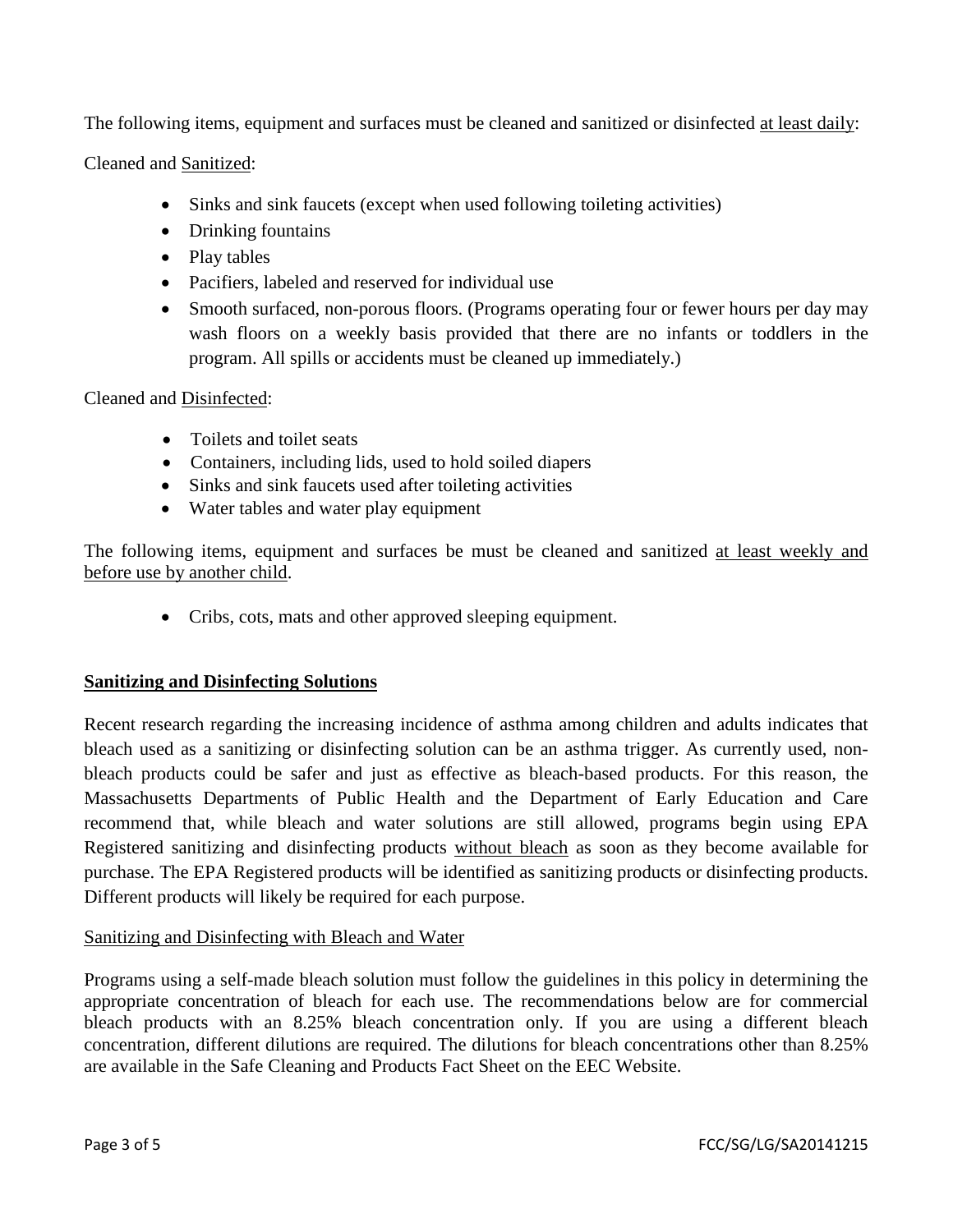All bleach and water dilutions must be freshly mixed every 24 hours.

The recommended SANITIZING dilution for 8.25% bleach is: 2 teaspoons bleach to 1 Gallon cool water 1 teaspoon bleach to 1/2 Gallon cool water 1/2 teaspoon bleach to 1 Quart cool water 1/4 teaspoon bleach to 1 Pint cool water

The recommended DISINFECTING dilution for 8.25% bleach is: 1/2 cup bleach to 1 Gallon cool water 1/4 cup bleach to 1/2 Gallon cool water 2 Tablespoons bleach to 1 Quart cool water 1 Tablespoon bleach to 1 Pint cool water

Bleach solutions should be prepared daily to ensure their ability to safely sanitize or disinfect. When preparing sanitizing or disinfecting dilutions always *add bleach to water*. (This helps to avoid bleach splashes caused by adding water to bleach.) Use either the sanitizing or the disinfecting dilution as specified above.

### **Application of Sanitizing/Disinfecting Solutions**

Sanitizing and Disinfecting solutions without bleach must be applied in accordance with manufacturer's recommendations.

Sanitizing and Disinfecting solutions with bleach:

- Apply the bleach dilution after cleaning the surface
- It is recommended that bleach solutions be applied with a disposable cloth rinsed in the solution and discarded after each use, or with a non- disposable cloth that is laundered in hot water and dried after each use. Paper towels also may be used. For all methods of applying bleach solutions, surfaces should be visibly wet. Surfaces should be allowed to air dry.
- If using a spray bottle, adjust the setting to produce a heavy spray or stream instead of a fine mist when possible. The fine mist could contain particles of strong chemicals which can cause asthma or allergy like symptoms.
- Allow for the contact time specified on the label of the bleach product.
- Apply when children are not present in the area and allow for fresh air ventilation when possible until bleach solution has dried.

 $\overline{\phantom{a}}$ 

i EEC gratefully acknowledges the assistance of the following persons in development of this document: DPH- Karen Hughes, RN; Elise Pechter, Alfred DeMaria, MD; Diane Chen, MD; Edwin Moralez, RN; Erica Marshall , EEC- Gail Perry, Sharon Shumack - Asthma and Allergy Foundation; Liz Tanefis - Health Resources in Action; and Tolle Graham-Mass COSH.